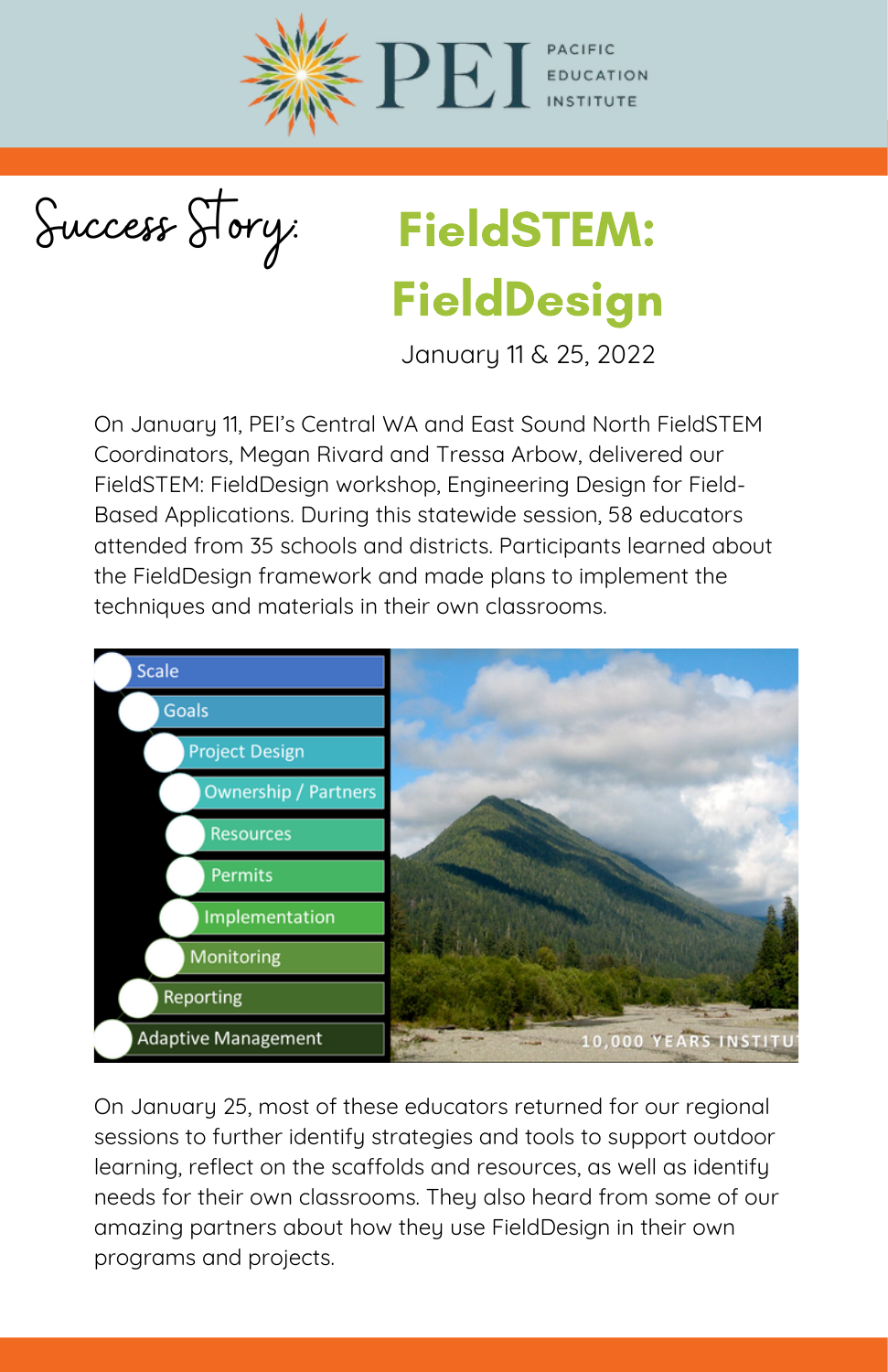

FieldSTEM Coordinators Julie Tennis and Lara Tukarski led the Coastal, West Sound and South Sound regional session. Jill Silver, Executive Director, and Raena Anderson, Watershed Project Coordinator, from the 10,000 Years [Institute](https://www.10000yearsinstitute.org/) shared information about what they do as an ecological restoration organization. They organized their presentation in a way that mirrored the steps of the FieldDesign





FieldSTEM Coordinators Tressa Arbow and Cindy Haverkamp led the East Sound regional session. Robb Krehbiel, Pierce [Conservation](https://piercecd.org/) District's Green Stormwater Program Manager, shared with teachers how rain gardens and other solutions can be designed, in partnership with students, to manage school roof and parking lot stormwater run-off. Robb works with schools to prevent polluted stormwater runoff from reaching our creeks, rivers, and the Salish Sea by helping them replace concrete and lawns with rain gardens and native plants.